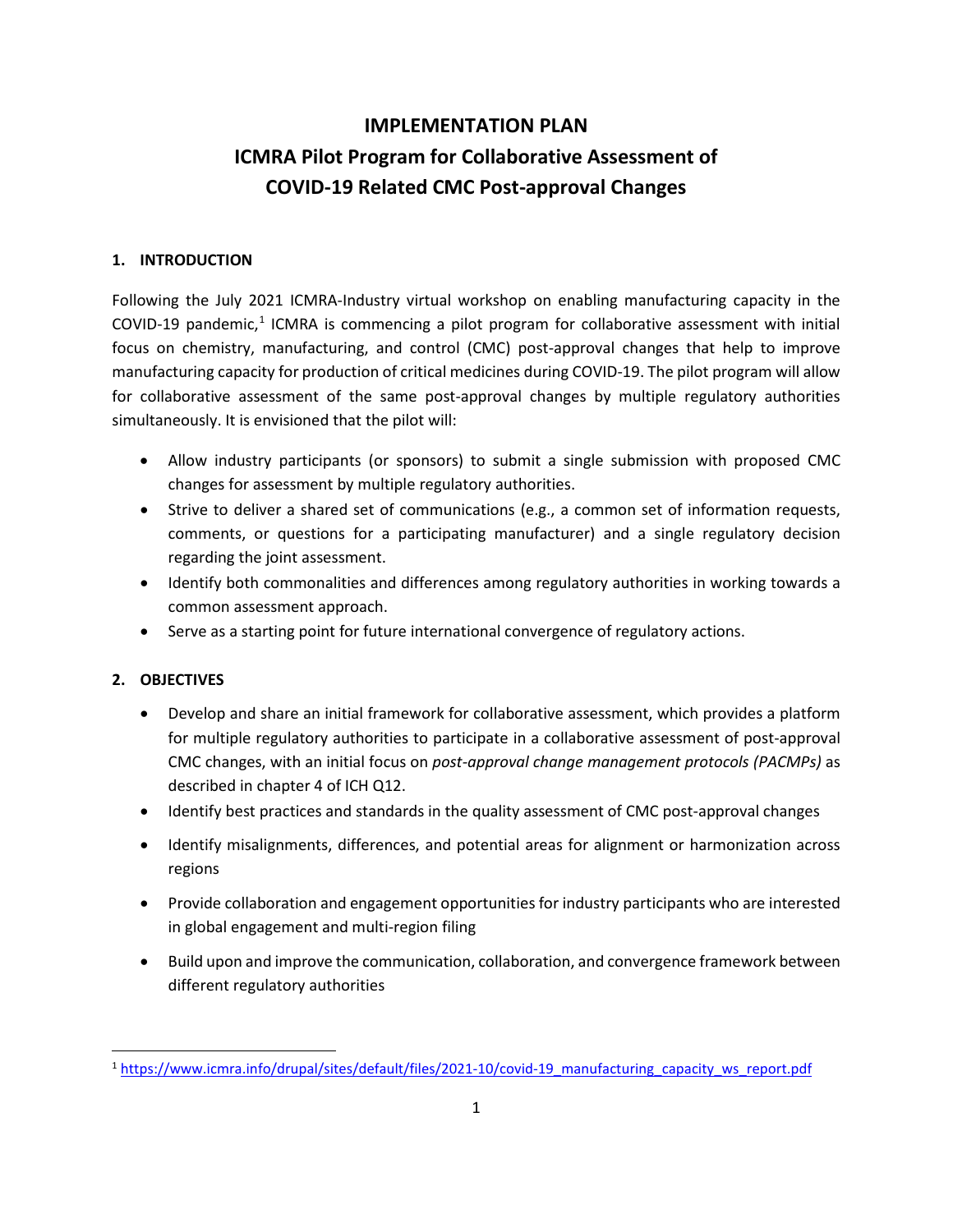#### **3. PILOT PROGRAM OVERVIEW**

The objective of the pilot is for multiple regulatory authorities to assess the same post-approval changes simultaneously. Once the submission is received from a sponsor, it is envisioned that participating regulatory authorities will collaboratively assess the submission information in a coordinated manner within an agreed timeframe *(see Section 5 for details)*. Participation in this pilot should not cause any additional delays in assessment timelines. The following describes general expectations of this pilot for the participating regulatory authorities.

- To ensure feasibility of the pilot, it is foreseen that **a small number of regulatory authorities, consisting of 3-5 with some regulatory authorities participating as an observer**, will participate in such collaborative quality assessments, which can then be extended as more experience is gained. For the first three applications of the pilot, the regulatory authorities or organizations of ICMRA Organizing Working Group (OWG) members(i.e., FDA, EMA, HPRA, and PMDA/MHLW) will participate and form an *assessment working group* for collaborative assessment. Depending on the nature of proposed applications by industry, additional regulatory authorities may be invited as either an active participant or observer, as appropriate.
- Based on the framework developed by and agreed among the participating regulatory authorities and with established **mutual confidentiality agreements**, the quality assessors from these regulatory authorities will meet to discuss their assessments and make the best of effort to align their risk- and science-based assessment approaches. This effort aids to minimize or eliminate the need for regulatory authorities to generate multiple, independent lists of comments and questions. The sponsor's responses will be shared between the participating quality assessors who will work towards a common approach to the application assessment and decision making.
- Nonetheless, under the collaborative mechanism, it is foreseen that some participating regulatory authorities may need to issue information requests specific to their region. In this situation, their information requests would be shared and discussed with the other regulatory authorities to minimize these additional requests whenever possible, as well as to ensure that they are fully justified (e.g., due to regional requirements imposed by regulations, laws, or user fee commitments), prior to communication with the applicant through the lead participating regulatory authority (see below). This mechanism is expected to provide the necessary flexibility while remaining **committed to apply the same risk- and science-based approach and work toward generating a single outcome across regions, if possible**.
- The duration of the pilot will be approximately one year, which may be extended based on ICMRA members' interest. During this period, the goal is to run collaborative quality assessment for no more than three applications**. Ideally, the first application should focus on CMC post-approval changes utilizing a PACMP, in which the participating regulatory authorities have prior experience in assessing these changes**. All applications will be selected based on interest and potential for convergence *(see Section 4 for details)*.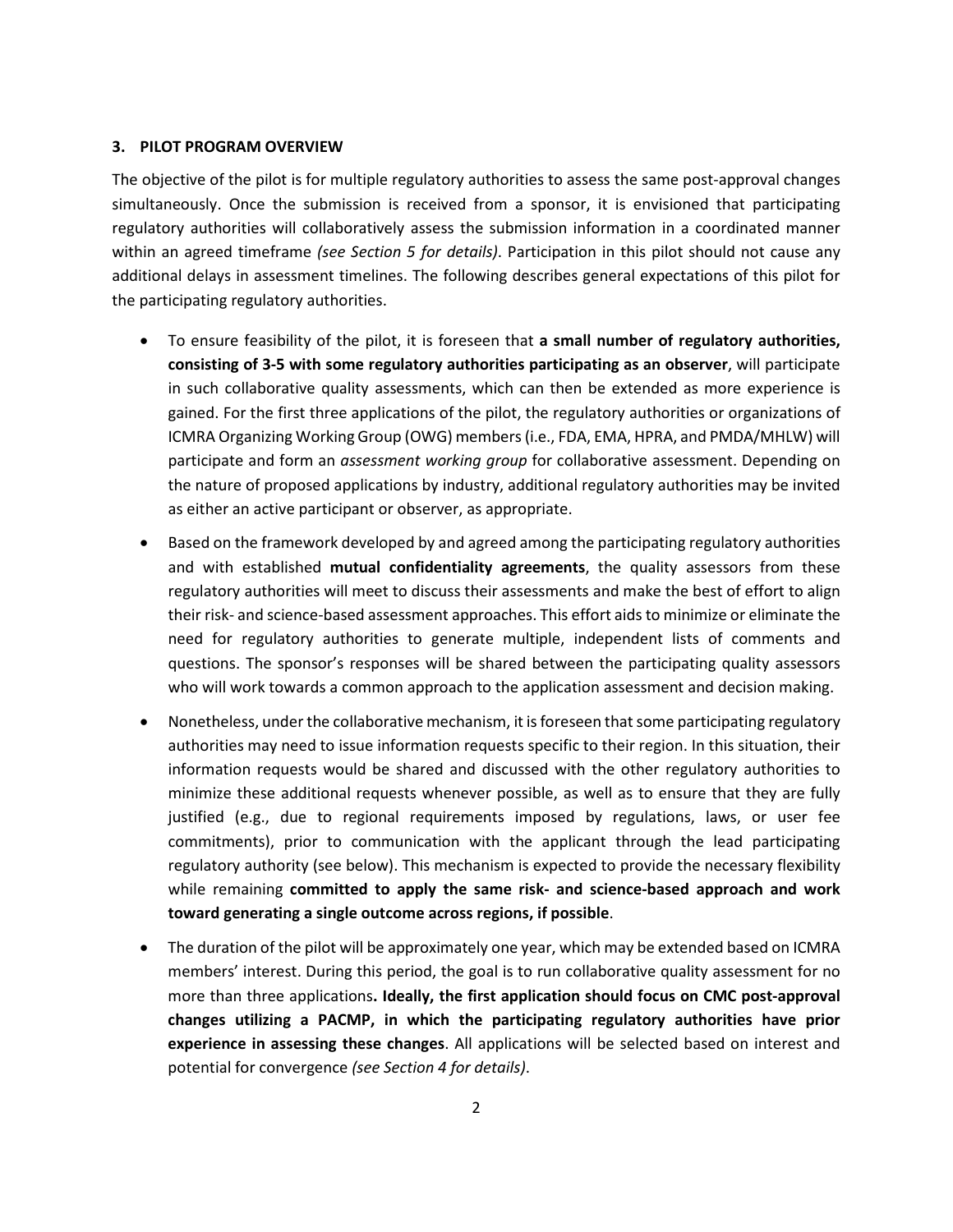• The scope of the pilot will focus initially on **COVID-19 related CMC post-approval changes**. [2](#page-2-0) Other **post-approval changes for non-COVID-19 related products (e.g., PRIME or Breakthrough) that are deemed critical by the participating regulatory authorities** may also be considered for inclusion in the pilot.

#### **4. CRITERIA FOR POTENTIAL APPLICATIONS**

The pilot program will initially focus on COVID-19 related post-approval changes that are considered a high priority for multiple regulatory authorities or post-approval changes of other types of products that are deemed critical by the participating regulatory authorities. CMC post-approval changes subject to this pilot should include, among others, the priorities identified at the ICMRA-Industry virtual workshop. PACMP submissions are highly recommended because an agreement on a global protocol has the potential to be widely applicable.

As the pilot will focus on a small number of applications, it is essential that the most appropriate cases are chosen to deliver meaningful results. For the pilot to be successful, some conclusions of this pilot need to be shared in the public domain. The extent of the information which is made public can be agreed on a case-by-case basis between the participating regulatory authorities and sponsor. It is expected that at least a high-level summary should be published, which is similar to the level of information made available by regulatory authorities in public assessment reports.

The criteria for applications to be considered under this pilot are summarized below:

- The proposal should be based on planned CMC post-approval change(s). Products that are distributed under an emergency use mechanism and not a marketing application should not be considered. *Emergency use authorizations may allow for different flexibilities than approved marketing applications and thus, not be as useful in convergence for post marketing changes. This might be especially problematic when the product is approved under different mechanisms in different regions*.
- The proposal should focus on therapeutics (including both small molecule and biological products), which can include products intended for the treatment of patients with COVID-19, Breakthrough/PRIME products, or products deemed medically necessary/critical medicine. *Initially, vaccines will not be considered for this pilot.* However, they may be considered in the future if the pilot is extended.
- The submission should be intended to be submitted to multiple regulatory authorities at the same time.

<span id="page-2-0"></span> $2$  COVID-19 related post-approval changes can be referred to post-approval changes that help to improve manufacturing capacity for production of critical medicines during COVID-19 (e.g., manufacturing site changes).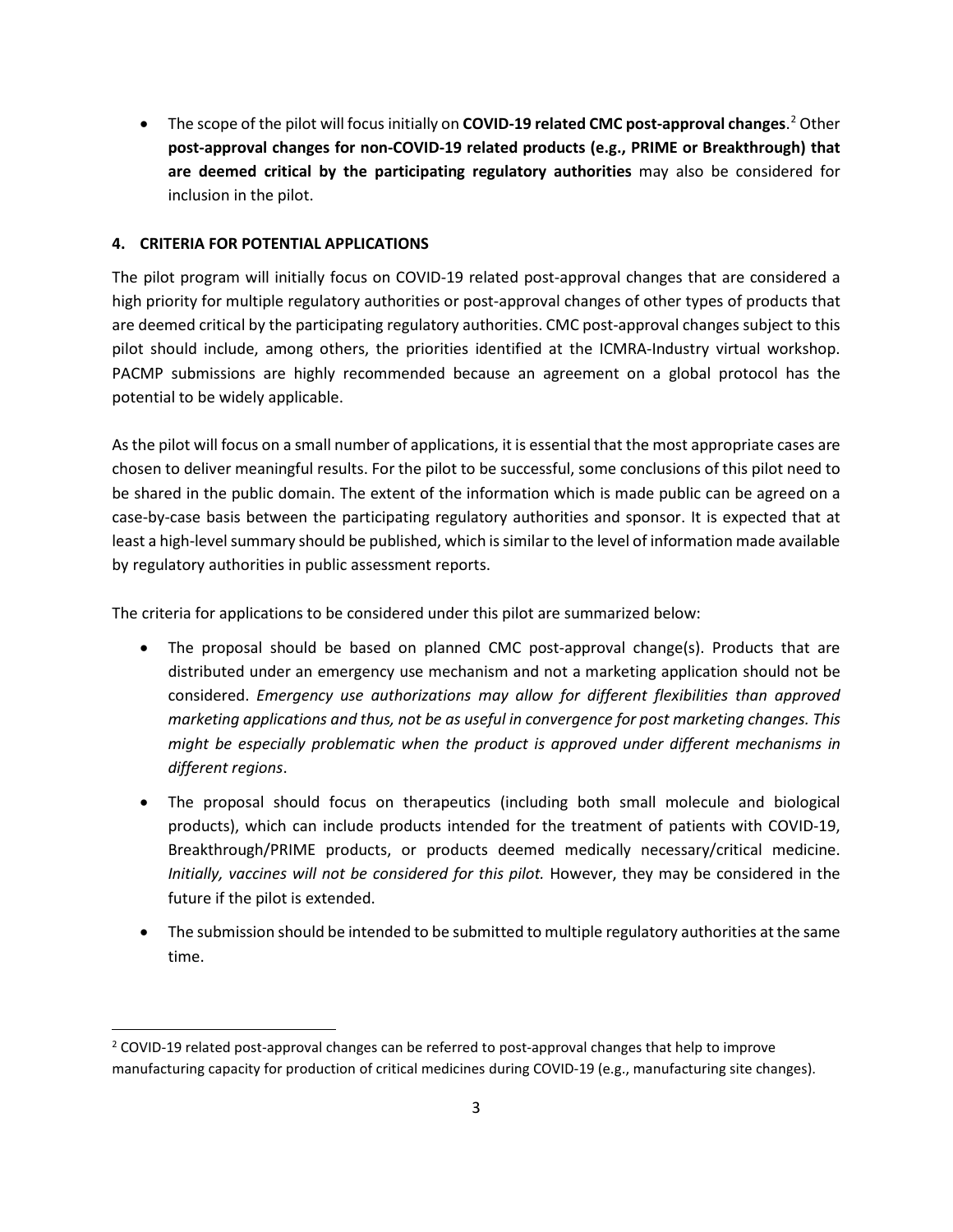- The submission should ideally involve an area where there is an opportunity for regulatory convergence.
- The same submission should be provided to all participating regulatory authorities.
- There should be no restrictions on sharing data among the regulatory authorities participating in the pilot.
- There should be agreement by the application holder to publicly share some high-level data and results of the collaborative assessment.
- Applicant representatives should be willing to participate in a virtual discussion meeting(s) to have open dialogues with regulators from multiple regions on technical and regulatory issues related to their applications.

# **5. COLLABORATIVE ASSESSMENT APPROACHES**

In this pilot, the following approaches will be followed to guide the collaboration among the participating regulatory authorities and their interactions with industry in delivering *one quality voice* to the sponsor of each of three regulatory applications related to CMC post-approval changes:

- For the first three applications of the pilot, the regulatory authorities or organizations of ICMRA Organizing Working Group (OWG) members (i.e., FDA, EMA, HPRA, and PMDA/MHLW) will participate and form an *assessment working group* for collaborative assessment. Depending on the nature of proposed applications by industry, additional regulatory authorities may be invited as either an active participant or observer as appropriate. For EU the assessment will be performed by the Rapporteurs team. The participating regulatory authorities will work with each other and the regulated industry under OWG's guidance to develop and implement a process to solicit the first three applications from industry for this pilot, based on the criteria developed above.
- Once the application is selected, one of the regulatory authorities in the assessment working group will be selected to lead the collaborative assessment process and perform the following:
	- o Ensuring a confidentiality agreement is in place between all relevant participants.
	- o Providing a lead project manager to:
		- Lead coordination and collaborations among quality assessors from the participating regulatory authorities,
		- Manage meetings (virtual using IT tools such as Teams and Zoom) and communications among these quality assessors and between the participating regulatory authorities and the sponsor,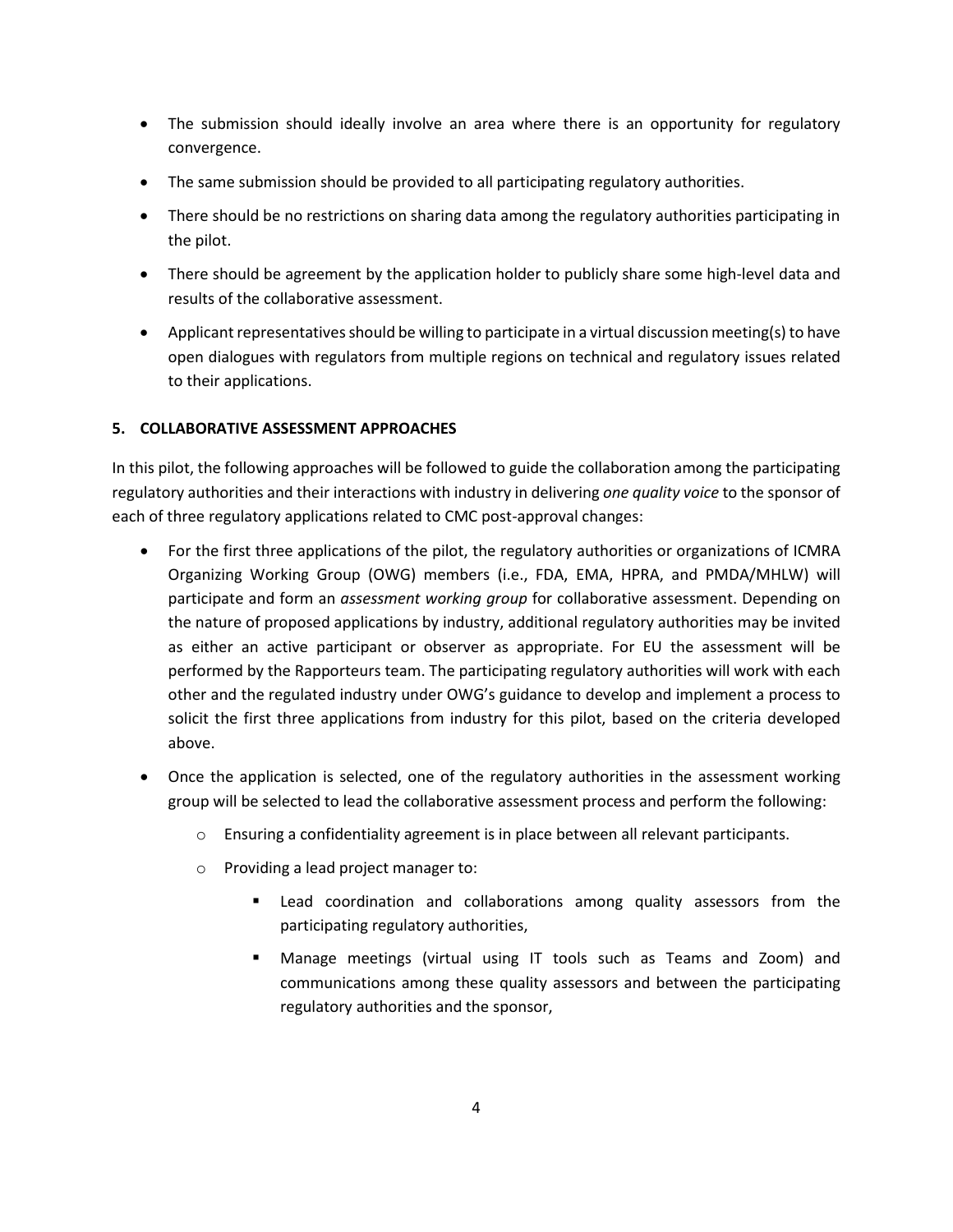- Develop (in collaboration with OWG and other regulatory authorities) timeline and milestones (e.g., the timing of information requests) amenable to regional requirements of the participating regulatory authorities,
- Manage progress according to the timelines and milestones agreed upon regulatory authorities.
- $\circ$  Preparing a written assessment document (using the lead authority's standard template) that represents the working group's consensus view and includes an executive summary and a list of questions or comments to the sponsor, based on input from and consensus built upon quality assessors from other participating regulatory authorities.<sup>[3](#page-4-0)</sup> This document will represent the primary output or deliverable of application assessment done collaboratively by quality assessors within the assessment working group.
- $\circ$  Facilitating discussions to resolve any disagreement and build consensus on quality assessment and regulatory decisions, with the aim of delivering one single outcome.
- $\circ$  Developing in collaboration with all participating regulatory authorities a report that summarizes the learnings from the collaborative assessment of each application after the assessment is completed. The individual report for each application will be used to develop the final report that summarizes the findings (including lessons learned, best practices and standards, etc.) of this pilot *(see Section 7 for Pilot Program Deliverables)*.
- The participating regulatory authorities will rotate to serve as a lead for each application submitted for this pilot. In this case, there will be three different leading regulatory authorities, one for each of three applications.

#### **6. BENEFITS TO PARTICIPATION**

The potential benefits for industry or regulatory authorities to participate in this pilot include:

- An opportunity to reach agreement from multiple authorities on proposed CMC post-approval changes including PACMP;
- A possibility to obtain a single list of information requests, comments, questions from multiple regulatory authorities, and corresponding responses from a sponsor, which will allow for increased efficiency in regulatory submissions and assessments from a sponsor's perspective;
- An opportunity to have an agreed approach to a post-approval change strategy (particularly PACMP), which may increase the likelihood that the same strategy could be used on a global basis for other products that share similar risk profiles;

<span id="page-4-0"></span><sup>&</sup>lt;sup>3</sup> The participating regulatory authorities can use the assessment document drafted by the lead regulatory authority to develop their own assessment document using their template to meet the requirements within their authority.